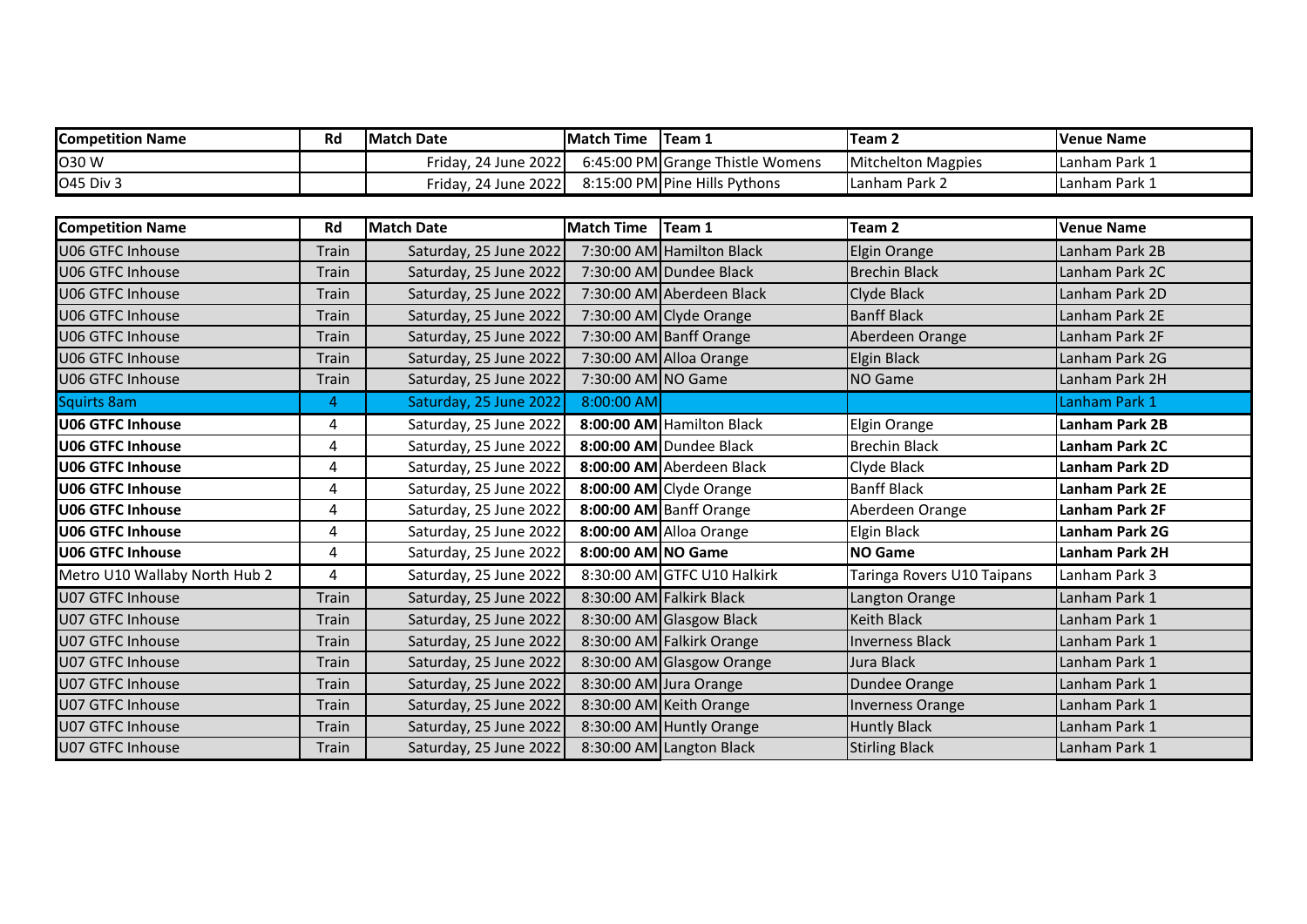| U07 GTFC Inhouse              | 4              | Saturday, 25 June 2022 |            | 9:00:00 AM Falkirk Black          | Langton Orange                 | Lanham Park 2A         |
|-------------------------------|----------------|------------------------|------------|-----------------------------------|--------------------------------|------------------------|
| <b>U07 GTFC Inhouse</b>       | 4              | Saturday, 25 June 2022 |            | 9:00:00 AM Glasgow Black          | Keith Black                    | <b>Lanham Park 2B</b>  |
| <b>U07 GTFC Inhouse</b>       | 4              | Saturday, 25 June 2022 |            | 9:00:00 AM Falkirk Orange         | <b>Inverness Black</b>         | Lanham Park 2C         |
| <b>U07 GTFC Inhouse</b>       | 4              | Saturday, 25 June 2022 |            | 9:00:00 AM Glasgow Orange         | Jura Black                     | Lanham Park 2D         |
| <b>U07 GTFC Inhouse</b>       | 4              | Saturday, 25 June 2022 |            | 9:00:00 AM Jura Orange            | Dundee Orange                  | Lanham Park 2E         |
| <b>U07 GTFC Inhouse</b>       | 4              | Saturday, 25 June 2022 |            | 9:00:00 AM Keith Orange           | <b>Inverness Orange</b>        | Lanham Park 2F         |
| <b>U07 GTFC Inhouse</b>       | 4              | Saturday, 25 June 2022 |            | 9:00:00 AM Huntly Orange          | <b>Huntly Black</b>            | Lanham Park 2G         |
| <b>U07 GTFC Inhouse</b>       | 4              | Saturday, 25 June 2022 |            | 9:00:00 AM Langton Black          | <b>Stirling Black</b>          | Lanham Park 2H         |
| Squirts 9am                   | 4              | Saturday, 25 June 2022 | 9:00:00 AM |                                   |                                | Lanham Park 1          |
| Metro U10 Wallaby North Hub 4 | 4              | Saturday, 25 June 2022 |            | 9:30:00 AM GTFC U10 Carrington    | <b>Mitchelton Jets</b>         | Lanham Park 3          |
| Metro U8 North Hub 1          | 4              | Saturday, 25 June 2022 |            | 10:00:00 AM GTFC U8 Orwell Black  | Bardon Team Extreme            | Lanham Park 2J         |
| Metro U8 North Hub 2          | 4              | Saturday, 25 June 2022 |            | 10:00:00 AM GTFC U8 Orwell Orange | <b>New Farm Panthers</b>       | Lanham Park 2K         |
| Metro U8 North Hub 3          | 4              | Saturday, 25 June 2022 |            | 10:00:00 AM GTFC U8 Perth Black   | <b>Bardon Wolfpack</b>         | Lanham Park 2L         |
| Metro U8 North Hub 4          | 4              | Saturday, 25 June 2022 |            | 10:00:00 AM GTFC U8 Perth Orange  | Newmarket Outlaws              | Lanham Park 2M         |
| Metro U10 Wallaby North Hub 1 | 4              | Saturday, 25 June 2022 |            | 10:30:00 AM GTFC U10 Johnstone    | The Gap DC United              | Lanham Park 3          |
| Metro U8 K1 North Hub 2       | 4              | Saturday, 25 June 2022 |            | 11:00:00 AM GTFC U8 Black         | The Lakes Development B        | Lanham Park 2J         |
| Metro U9 Wallaby North Hub 5  | 4              | Saturday, 25 June 2022 |            | 11:00:00 AM GTFC U9 Firth         | Virginia Stags                 | Lanham Park 2K         |
| Metro U9 Wallaby North Hub 3  | 4              | Saturday, 25 June 2022 |            | 11:00:00 AM GTFC U9 Dalkeith      | Taringa Iguanas                | Lanham Park 2L         |
| Metro U8 Girls Hub 1          | 4              | Saturday, 25 June 2022 |            | 11:00:00 AM GTFC U8 Girls Thistle | Mitchie Matilda's              | Lanham Park 2M         |
| Metro U10 Girls Hub 2         | 4              | Saturday, 25 June 2022 |            | 11:30:00 AM GTFC U10 Girls Grange | The Lakes Girls                | Lanham Park 3          |
| Metro U10 K2 North Hub 1      | $\overline{4}$ | Saturday, 25 June 2022 |            | 12:00:00 PM GTFC U10 Black        | New Farm Kangaroos             | Lanham Park 2J         |
| Metro U9 Wallaby North Hub 6  | 4              | Saturday, 25 June 2022 |            | 12:00:00 PM GTFC U9 Glengarry     | <b>ACE Bilbao</b>              | Lanham Park 2K         |
| Metro U9 K1 North Hub 1       | 4              | Saturday, 25 June 2022 |            | 12:00:00 PM GTFC U9 Orange        | Redcliffe Orca's               | Lanham Park 2L         |
| Metro U11 Girls Hub 3         | 4              | Saturday, 25 June 2022 |            | 12:30:00 PM GTFC U11 Girls Grange | <b>Bardon Powerful Owls</b>    | Lanham Park 3          |
| Metro U10 K1 North Hub 2      | 4              | Saturday, 25 June 2022 |            | 1:00:00 PM GTFC U10 Orange        | Pine Hills Baggies             | Lanham Park 2N         |
| Metro U11 K2 North Hub 1      | 4              | Saturday, 25 June 2022 |            | 1:00:00 PM GTFC U11 Black         | Taringa White                  | Lanham Park 2P         |
| Metro U12 Girls Hub 3         | $\overline{4}$ | Saturday, 25 June 2022 |            | 1:30:00 PM GTFC U12 Girls Grange  | <b>UQFC Sapphires</b>          | Lanham Park 3          |
| Metro U12 K1 North Hub 2      | $\overline{A}$ | Saturday, 25 June 2022 |            | 2:00:00 PM GTFC U12 Orange        | <b>North Brisbane TFC Boys</b> | Lanham Park 2N no game |
| Metro U12 K2 North Hub 1      | 4              | Saturday, 25 June 2022 |            | 2:00:00 PM GTFC U12 Black         | <b>Westside Warriors</b>       | Lanham Park 2P         |
| Metro U12 Wallaby North Hub 2 | 4              | Saturday, 25 June 2022 |            | 2:30:00 PM GTFC U12 Dunblane      | The Lakes Wallaby Green        | Lanham Park 3          |
| Metro U11 Wallaby North Hub 1 | 4              | Saturday, 25 June 2022 |            | 3:00:00 PM GTFC U11 Dalrymple     | The Gap Espanyol               | Lanham Park 2P         |